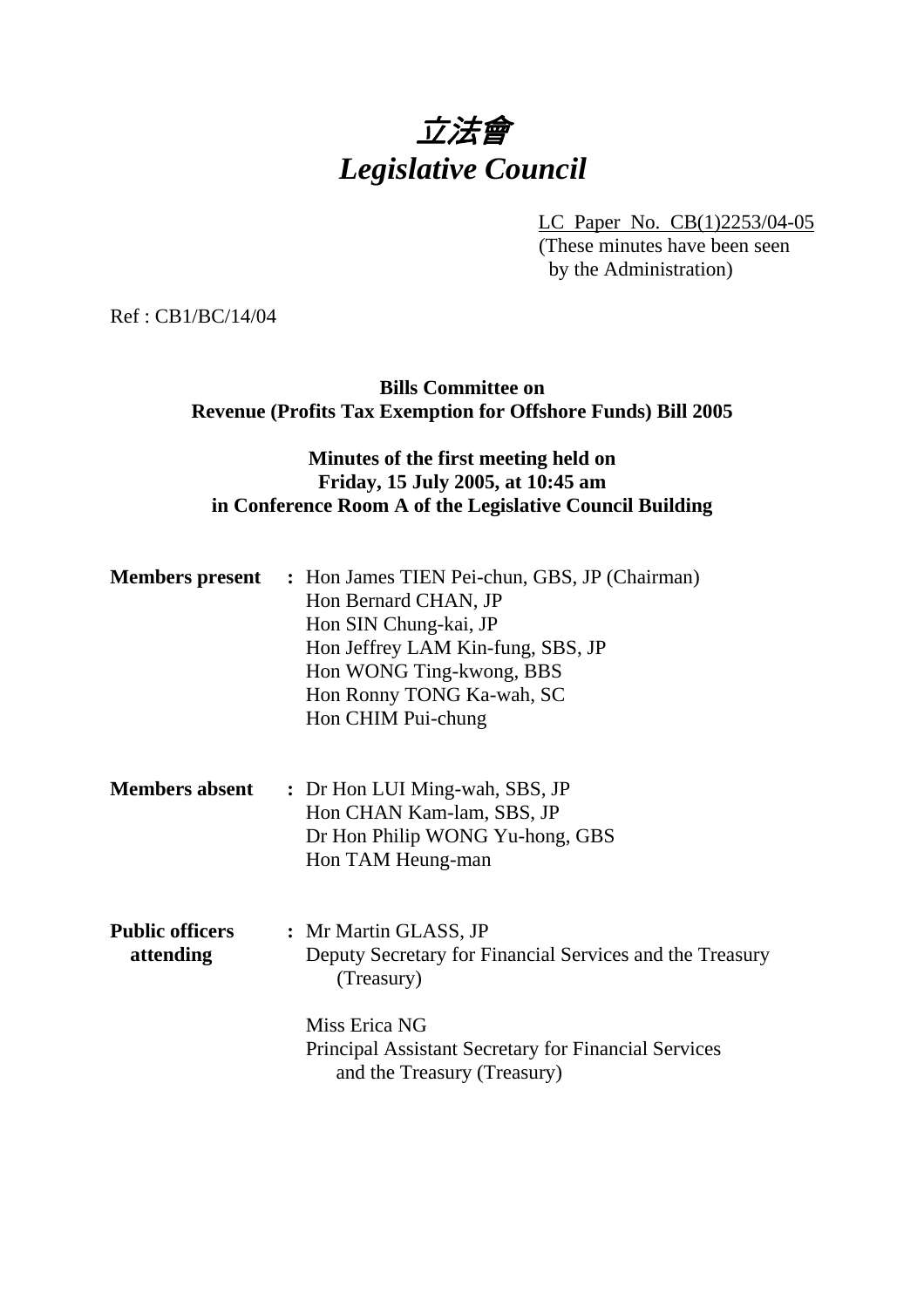|                                             | Mrs LAU MAK Yee-ming, JP<br><b>Commissioner of Inland Revenue</b>                |
|---------------------------------------------|----------------------------------------------------------------------------------|
|                                             | Mr TAM Kuen-chong, JP<br>Deputy Commissioner of Inland Revenue                   |
|                                             | Mr CHU Yam-yuen, JP<br><b>Assistant Commissioner of Inland Revenue</b>           |
|                                             | Mr YIM Kwok-cheong<br><b>Senior Assessor</b><br><b>Inland Revenue Department</b> |
|                                             | Ms Monica LAW<br><b>Senior Assistant Law Draftsman</b><br>Department of Justice  |
| <b>Clerk in attendance:</b> Ms Connie SZETO | Senior Council Secretary (1)4                                                    |
| <b>Staff in attendance : Ms Connie FUNG</b> | Assistant Legal Adviser 3                                                        |
|                                             | Ms Debbie YAU<br>Senior Council Secretary (1)1                                   |

# **I. Election of Chairman**

1 Mr James TIEN Pei-chun was elected Chairman of the Bills Committee.

| П. | <b>Meeting with the Administration</b><br>(LC Paper No. CB(3)770/04-05 | $\equiv$ The Bill                                                                                                             |
|----|------------------------------------------------------------------------|-------------------------------------------------------------------------------------------------------------------------------|
|    |                                                                        | LC Paper No. $CB(1)2043/04-05(01)$ — Marked-up copy of the Revenue<br>(Profits Tax Exemption for<br>Offshore Funds) Bill 2005 |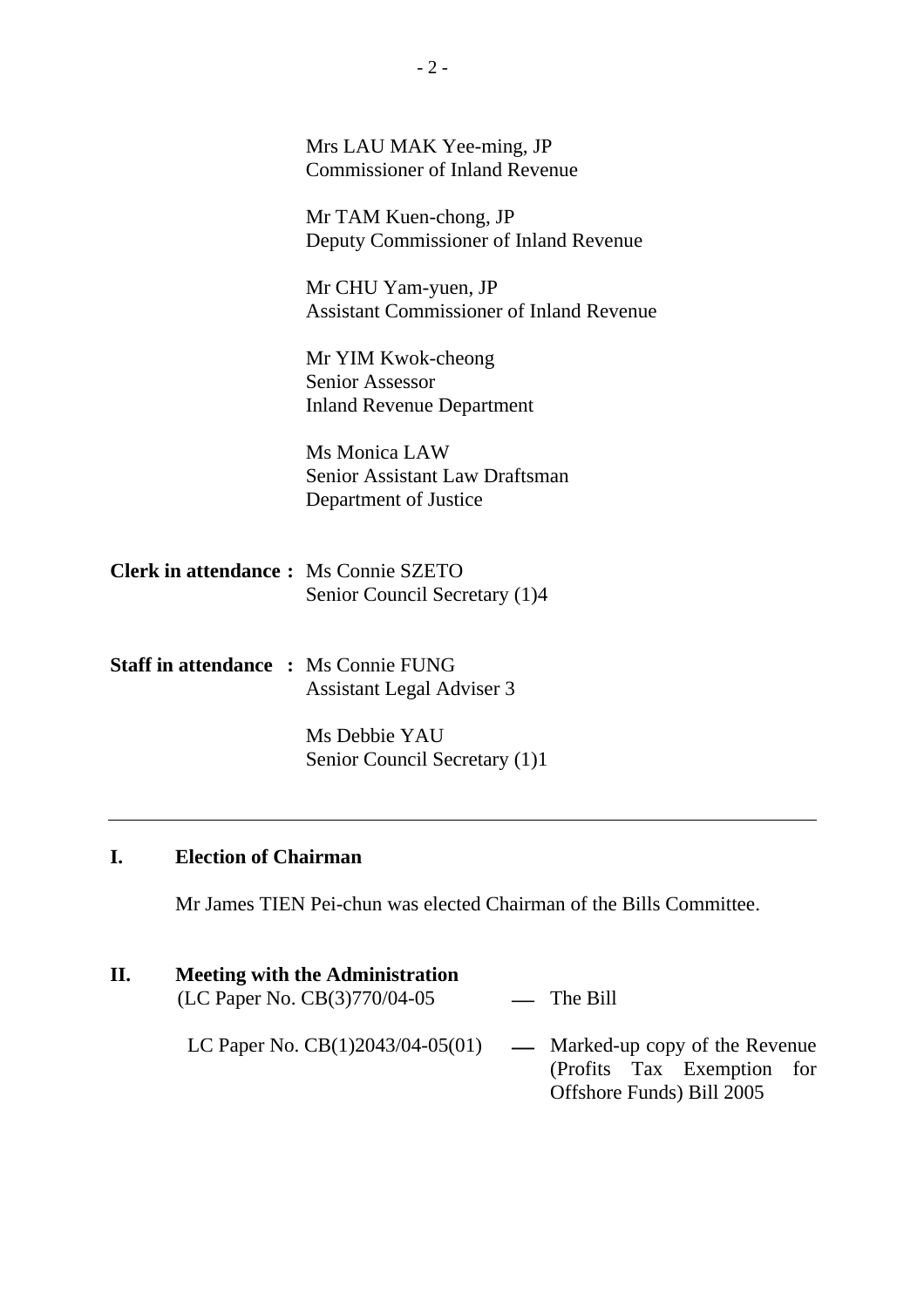| Ref: FIN CR3/7/2201/02             | — The Legislative Council Brief                                                                        |
|------------------------------------|--------------------------------------------------------------------------------------------------------|
|                                    | on "Revenue (Profits Tax                                                                               |
|                                    | Exemption for Offshore Funds)                                                                          |
|                                    | Bill 2005" issued by the                                                                               |
|                                    | Financial Services and the                                                                             |
|                                    | <b>Treasury Bureau</b>                                                                                 |
| LC Paper No. $LS91/04-05$          | — The Legal Service Division<br>Report                                                                 |
| LC Paper No. $CB(1)2044/04-05(01)$ | Background brief prepared by<br>$\overline{\phantom{0}}$<br>Legislative Council<br>the<br>Secretariat) |

## 2. The Bills Committee deliberated (Index of proceedings attached at **Appendix**).

#### Follow-up actions to be taken by the Administration

#### *Exemption provisions*

3. Members noted that in order to be eligible for the proposed exemption of profits tax, an offshore fund's central management and control must not be exercised in Hong Kong. Some members expressed concerns that such a criterion would not facilitate the operation of offshore funds in Hong Kong and might create enforcement difficulties on the part of the Administration. The Administration was requested to provide a paper covering the following aspects:

- (a) To provide the justifications for imposing the criterion of "central management and control" on offshore funds for the purpose of the Bill and information on ways of enforcing the criterion; and
- (b) To consider and respond to members' suggestion of relaxing the criterion in order to facilitate the operation of offshore funds in Hong Kong and to provide benefits for the local financial services industry and related sectors.

Admin 4. Some members expressed concern about the proposal of applying the proposed exemption provisions with retrospective effect to the year of assessment commencing on 1 April 1996. In this regard, the Administration was requested to take the following actions:

- (a) To provide information on
	- (i) The justifications for applying the proposed exemption provisions

Admin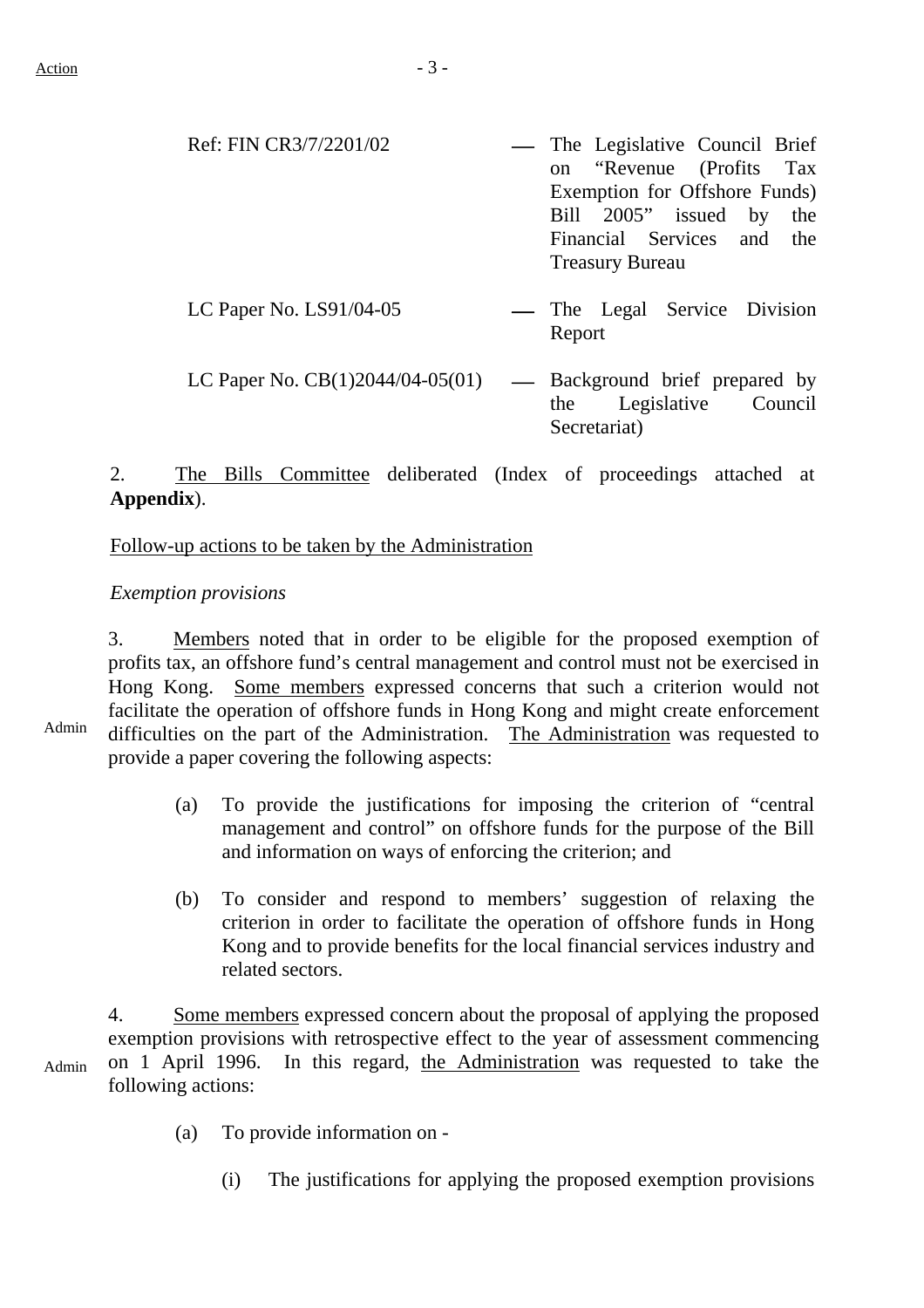with retrospective effect to the year of assessment 1996-97;

- (ii) Profits tax assessments issued and amount of tax collected in respect of offshore funds since the year of assessment 1996-97;
- (iii) Refunding arrangements for the profits tax collected from offshore funds since 1996-97 if the proposal to apply the proposed exemption provisions with retrospective effect was adopted;
- (iv) Whether it was feasible to apply the proposed exemption provisions after the enactment of the Bill; and
- (v) If the proposal to apply the proposed exemption provisions with retrospective effect was not adopted, whether it was feasible not to recover outstanding profits tax from offshore funds.
- (b) In connection with item 4(a)(iii) above, to address members' concern about unfair treatment to investors/beneficial owners of offshore funds if the collected tax was to be refunded to the relevant offshore funds.

#### *Overseas legislation and practices*

5. To facilitate members' understanding of legislation and practices on tax treatment of offshore funds of other jurisdictions, the Administration was requested to provide a paper comparing the proposals in the Bill and the relevant provisions and practices in other jurisdictions, including the United States, the United Kingdom, Singapore, Switzerland, and other jurisdictions which the Administration had made reference to in formulating the proposals in the Bill. The comparison should include but not limited to the following aspects:

- (a) Scope of tax exemption for offshore funds;
- (b) The criteria adopted for determining tax exemption to be provided to offshore funds, including the application of the "central management and control" criterion; and
- (c) Measures adopted to prevent abuse or round-tripping by local funds disguised as offshore funds seeking to take advantage of the exemption.

#### Consultation with the public and relevant organizations

6. The Bills Committee agreed to invite the public to give views on the Bill by issuing a press release, announcing an invitation for views on the LegCo website, and writing to the 18 District Councils. The Bills Committee also agreed to invite submissions from the organizations/companies which had been consulted by the Administration or had submitted views to the Administration on the relevant proposals.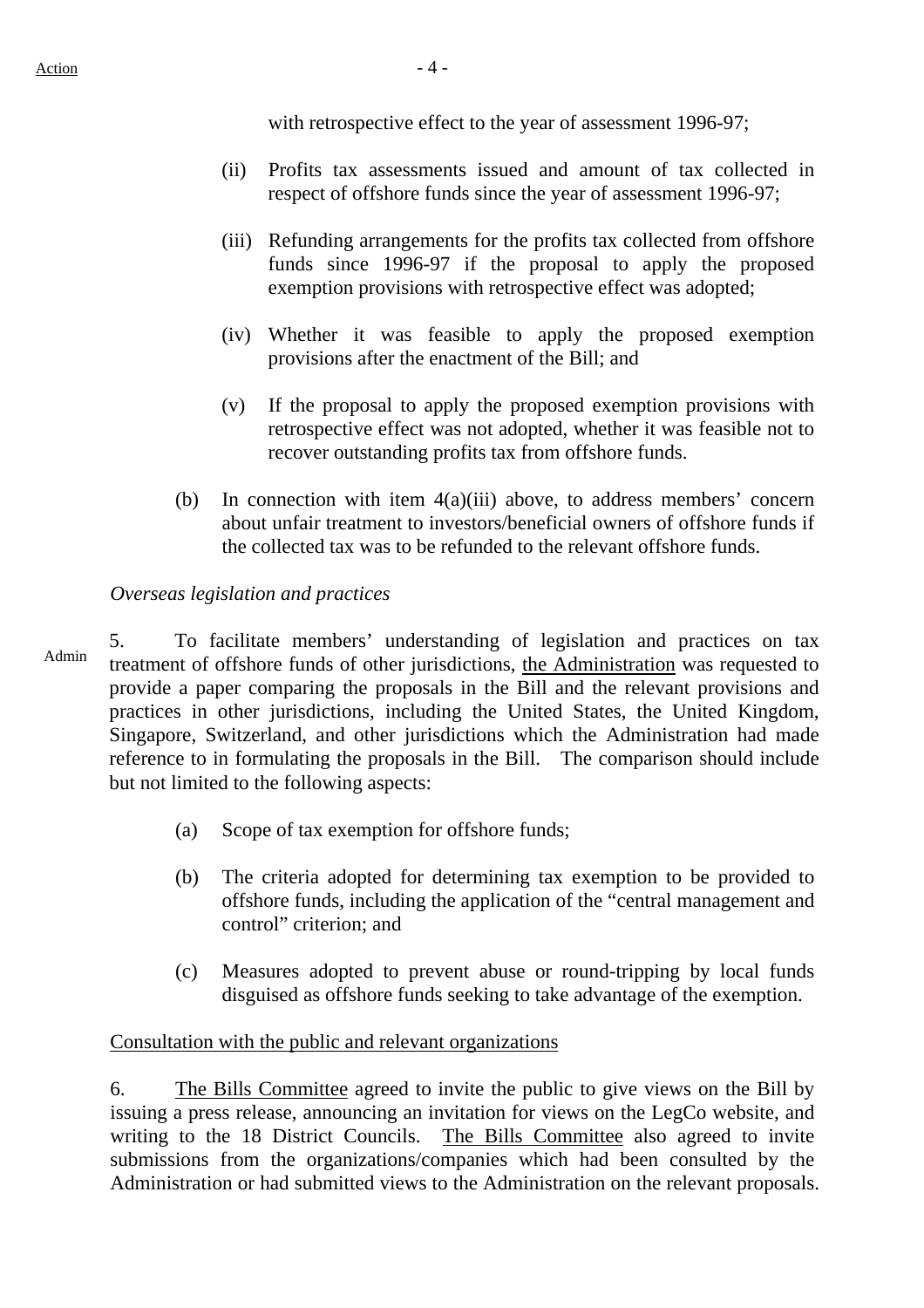The deadline for submissions would be 3 September 2005.

(*Post-meeting note*: The Bills Committee has posted a notice on the LegCo website on July 2005 and written to the 18 District Councils and organizations/companies to invite submissions by 3 September 2005. Members have been informed of the arrangements and invited to propose other invitees, if any, vide LC Paper No. CB(1)2098/04-05 issued on 19 July 2005.)

Meeting with deputations and the Administration

7. The Bills Committee further agreed to meet with deputations and the Administration on Thursday, 29 September 2005, from 9:00 am to 12:45 pm.

8. The Administration undertook to revise the power-point presentation material tabled at the meeting. The Chairman directed that the revised version of the presentation material be circulated to members for information and consideration if an additional meeting should be scheduled to meet with the Administration before 29 September 2005.

(*Post-meeting note:* Revised version of the power-point presentation material was circulated to members vide LC Paper No. CB(1)2078/04-05(01) on 26 July 2005.)

#### **III. Any other business**

9. There being no other business, the meeting ended at 12:30 pm.

Council Business Division 1 Legislative Council Secretariat 7 September 2005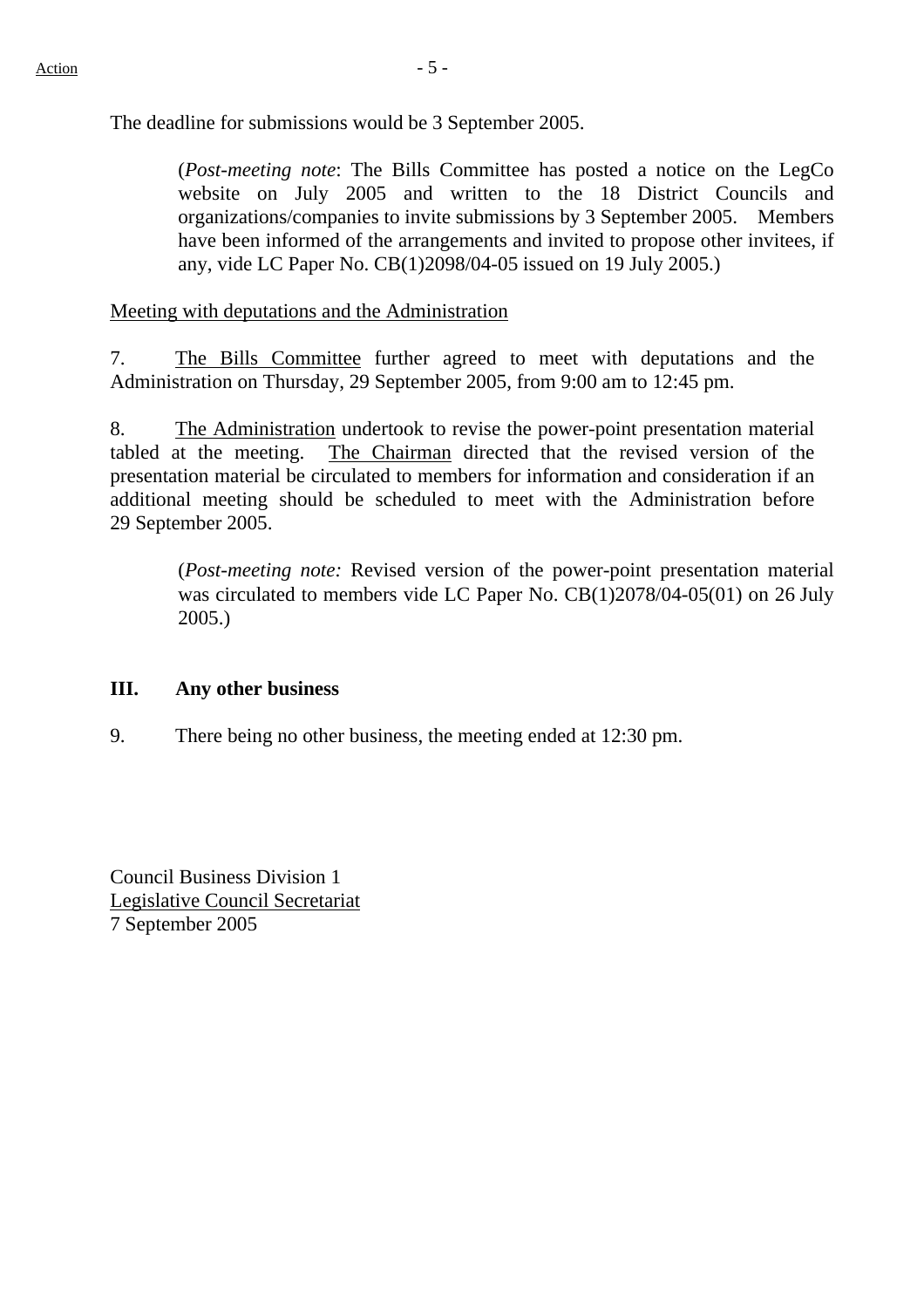**Appendix** 

### **Proceedings of the first meeting of the Bills Committee on Revenue (Profits Tax Exemption for Offshore Funds) Bill 2005 on Friday, 15 July 2005, at 10:45 am in Conference Room A of the Legislative Council Building**

| <b>Time marker</b> | <b>Speaker</b>                                                                          | Subject(s)                                                                                                                                                                                                                              | <b>Action</b>   |
|--------------------|-----------------------------------------------------------------------------------------|-----------------------------------------------------------------------------------------------------------------------------------------------------------------------------------------------------------------------------------------|-----------------|
|                    |                                                                                         |                                                                                                                                                                                                                                         | <b>Required</b> |
| 000000-000206      | Mr James TIEN<br>Mr CHIM Pui-chung<br><b>WONG</b><br>Mr<br>Ting-kwong<br>Mr Jeffrey LAM | <b>Election of Chairman</b>                                                                                                                                                                                                             |                 |
| 000207-000952      | Chairman<br>Mr SIN Chung-kai<br>Mr Ronny TONG<br>Clerk<br>Mr Jeffrey LAM                | Members'<br>invite<br>agreement<br>to<br>public views on the Bill and meet<br>with deputations on Thursday,<br>29 September 2005 from 9:00 am<br>to $12:45$ pm                                                                          |                 |
| 000953-003302      | Chairman<br>Administration                                                              | Administration's briefing on the<br>proposals in the Bill with the aid of<br>a power-point presentation<br>(FIN CR3/7/2201/02 and LC Paper<br>No. $CB(1)2078/04-05(01)$                                                                 |                 |
| 003303-003723      | Chairman<br>Administration                                                              | Whether<br>funds<br>the<br>local<br>(a)<br>industry had been consulted on<br>the Bill<br>(b) The impacts of the Bill on<br>Hong Kong investors, local<br>funds and financial services<br>industry<br>The Administration's advice<br>(c) |                 |
|                    |                                                                                         | that $-$<br>offshore<br>funds,<br>(i)<br>all<br>unsupervised<br>including                                                                                                                                                               |                 |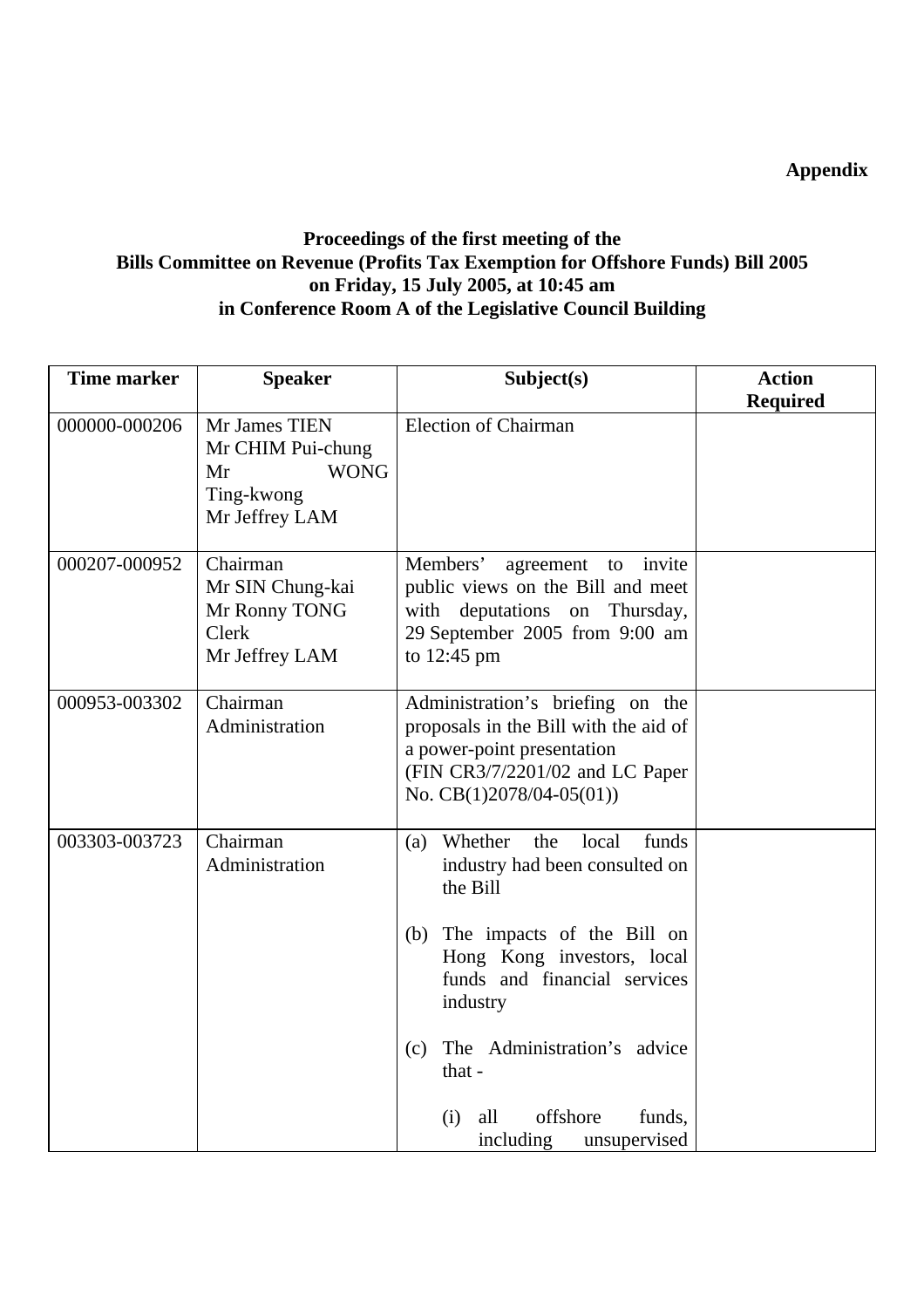| <b>Time marker</b> | <b>Speaker</b>                              | Subject(s)                                                                                                                                                                                                                                                                                                                           | <b>Action</b>   |
|--------------------|---------------------------------------------|--------------------------------------------------------------------------------------------------------------------------------------------------------------------------------------------------------------------------------------------------------------------------------------------------------------------------------------|-----------------|
|                    |                                             | funds and non-Securities<br>and Futures Commission<br>authorized funds would be<br>exempted from profits tax<br>under the Bill; and<br>(ii) the deeming provisions<br>to<br>prevent<br>were<br>round-tripping by local<br>funds<br>disguised<br>as<br>offshore funds seeking to<br>take advantage of the<br>exemption                | <b>Required</b> |
| 003724-004751      | Chairman<br>Mr Ronny TONG<br>Administration | (a) Concern about -<br>applying the<br>(i)<br>proposed<br>provisions<br>exemption<br>with retrospective effect<br>to the year of assessment<br>1996-97; and<br>disposal<br>of<br>the<br>$(ii)$ the<br>refunded tax by offshore<br>funds if the proposed<br>provision<br>retrospective<br>was adopted                                 |                 |
|                    |                                             | Administration's<br>The<br>(b)<br>explanation that -<br>proposal<br>the<br>for<br>the<br>(i)<br>exemption provisions to<br>take retrospective effect to<br>the year of assessment<br>commencing on 1 April<br>1996 was to provide legal<br>certainty over the tax<br>liability of offshore funds<br>in respect of past years;<br>and |                 |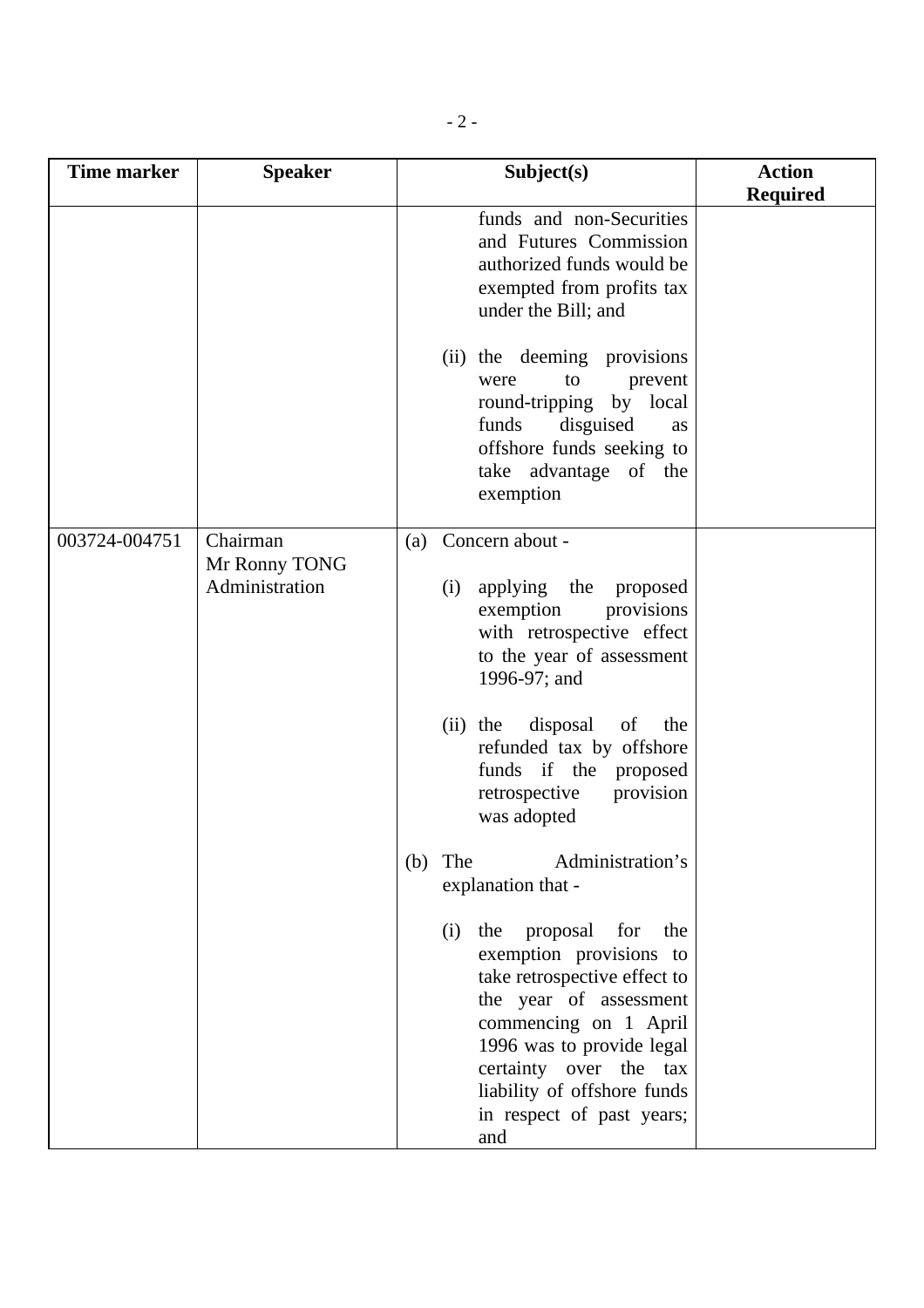| <b>Time marker</b> | <b>Speaker</b>                              | Subject(s)                                                                                                                                                                                                                                                                                    | <b>Action</b>                                          |
|--------------------|---------------------------------------------|-----------------------------------------------------------------------------------------------------------------------------------------------------------------------------------------------------------------------------------------------------------------------------------------------|--------------------------------------------------------|
|                    |                                             | $(ii)$ if<br>the<br>proposed<br>retrospective<br>provision<br>adopted, the<br>not<br>was<br>Commissioner of Inland<br>Revenue<br>would<br>be<br>statutorily required<br>to<br>collect profits tax from<br>offshore funds<br>Request for the Administration<br>(c)                             | <b>Required</b><br>The Administration                  |
|                    |                                             | to provide information and to<br>members'<br>address<br>concern<br>about applying the proposed<br>exemption provisions<br>with<br>retrospective effect                                                                                                                                        | to take action as per<br>paragraph 4 of the<br>minutes |
| 004752-010142      | Chairman<br>Administration<br>Mr Ronny TONG | Concern about imposing the<br>(a)<br>criterion<br>of<br>"central<br>management and control" on<br>offshore funds to the effect<br>that an offshore fund would<br>not be eligible for profits tax<br>exemption<br>if<br>its<br>central<br>management and control was<br>exercised in Hong Kong |                                                        |
|                    |                                             | Suggestion<br>the<br>relax<br>(b)<br>to<br>criterion<br>above<br>in<br>(a)<br>to<br>the<br>facilitate<br>operation<br>of<br>offshore funds in Hong Kong<br>and to provide more business<br>opportunities to the local<br>financial services industry and<br>related sectors                   |                                                        |
|                    |                                             | Concern about difficulties in<br>(c)<br>enforcing the criterion in (a)<br>above on overseas companies                                                                                                                                                                                         |                                                        |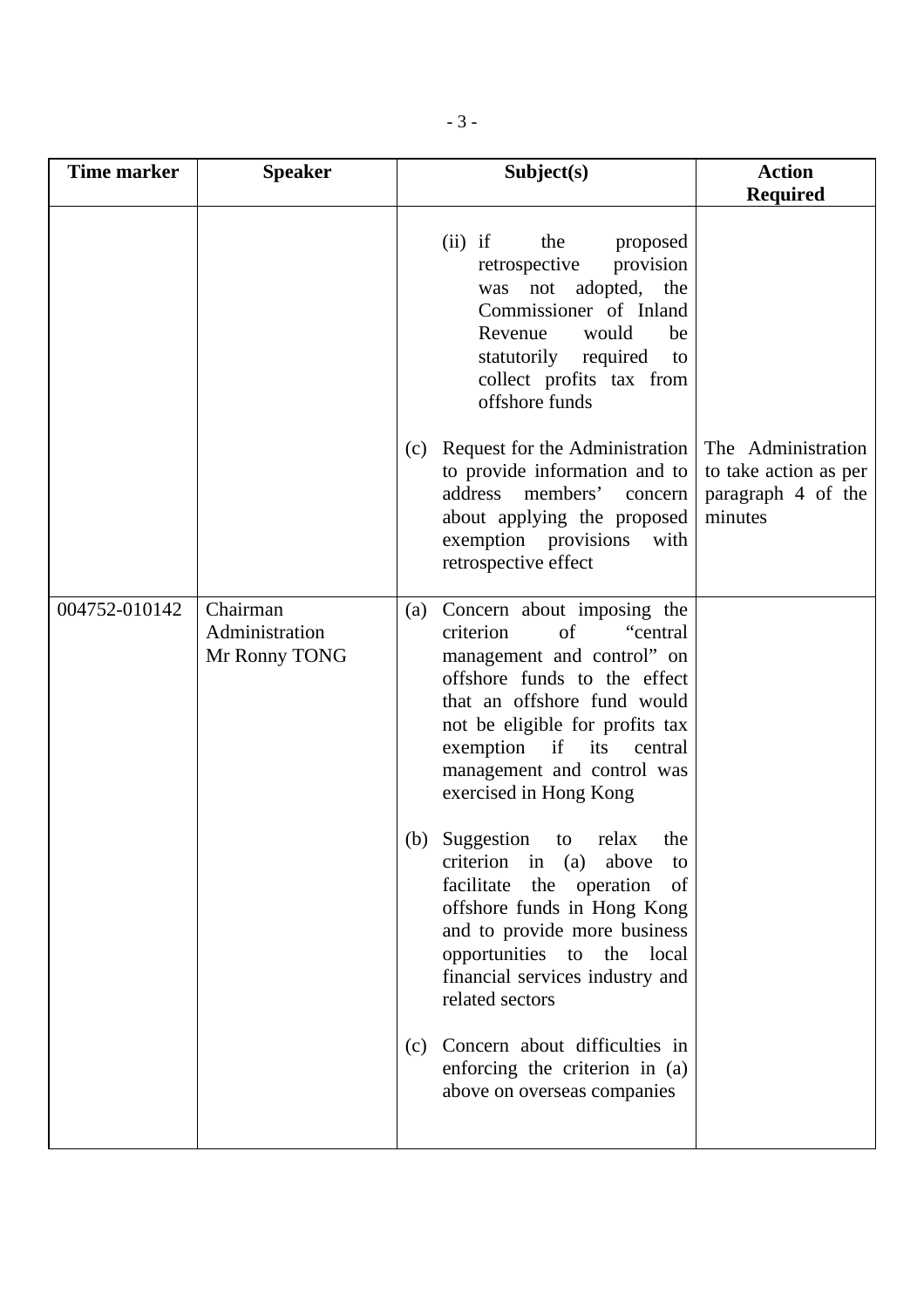| <b>Time marker</b> | <b>Speaker</b>                                | Subject(s)                                                                                                                                                                                                                                                                                                                                                                                                  | <b>Action</b>                                                                       |
|--------------------|-----------------------------------------------|-------------------------------------------------------------------------------------------------------------------------------------------------------------------------------------------------------------------------------------------------------------------------------------------------------------------------------------------------------------------------------------------------------------|-------------------------------------------------------------------------------------|
|                    |                                               |                                                                                                                                                                                                                                                                                                                                                                                                             | <b>Required</b>                                                                     |
|                    |                                               | Administration's<br>The<br>(d)<br>clarification<br>offshore<br>that<br>funds which had set<br>up<br>with<br>companies<br>overseas<br>central<br>management<br>and<br>control in Hong Kong had<br>effectively<br>become<br>local<br>companies having regard to<br>the principle of territorial<br>source basis of taxation, and<br>hence the proposed profits tax<br>exemption would not<br>be<br>applicable |                                                                                     |
|                    |                                               | Request for the Administration<br>(e)<br>to provide information and<br>consider members' suggestion<br>to address concern about the<br>"central<br>management<br>and<br>control" citerion                                                                                                                                                                                                                   | The Administration<br>to take action as per<br>paragraph 3 of the<br>minutes        |
| 010143-010553      | Chairman<br>Mr Bernard CHAN<br>Administration | of<br>(a) Purpose<br>the<br>deeming<br>provisions                                                                                                                                                                                                                                                                                                                                                           |                                                                                     |
|                    |                                               | The Administration's advice<br>(b)<br>that the proposed deeming<br>provisions could prevent abuse<br>of the proposed exemption by<br>Hong Kong residents holding<br>substantial interests<br>in the<br>offshore funds                                                                                                                                                                                       |                                                                                     |
| 010554-011157      | Chairman<br>Mr Jeffrey LAM<br>Administration  | Concern about imposing the<br>(a)<br>criterion<br>of<br>"central"<br>management and control" on<br>offshore funds                                                                                                                                                                                                                                                                                           | The Administration<br>to take action as per<br>paragraphs 3 and 5<br>of the minutes |
|                    |                                               | Request for the Administration<br>(b)<br>to provide information<br>on<br>legislation and practices of<br>Switzerland on tax treatment                                                                                                                                                                                                                                                                       |                                                                                     |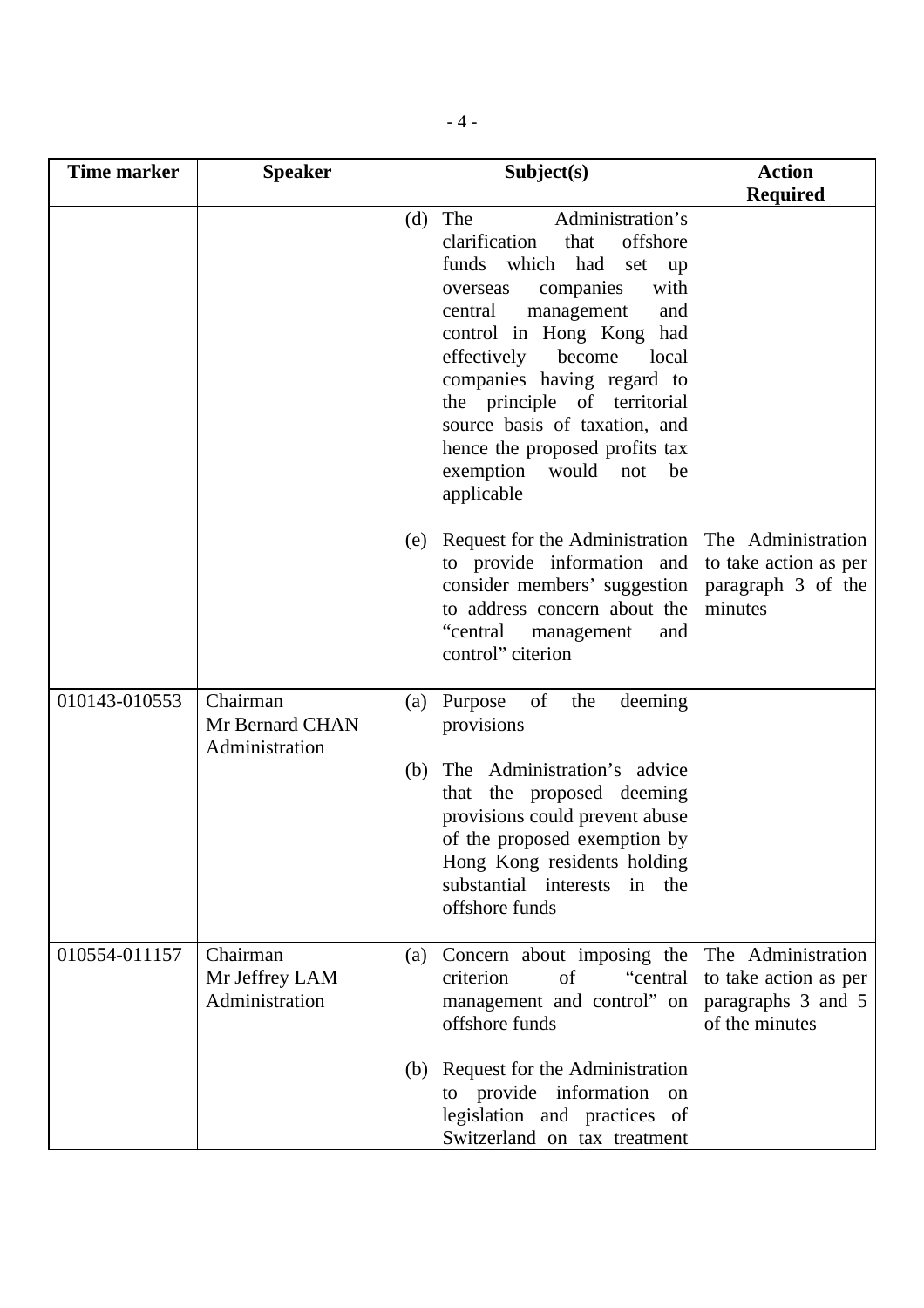| <b>Time marker</b> | <b>Speaker</b>                                                | Subject(s)                                                                                                                                                                                                                                                                         | <b>Action</b>                                                                              |
|--------------------|---------------------------------------------------------------|------------------------------------------------------------------------------------------------------------------------------------------------------------------------------------------------------------------------------------------------------------------------------------|--------------------------------------------------------------------------------------------|
|                    |                                                               |                                                                                                                                                                                                                                                                                    | <b>Required</b>                                                                            |
|                    |                                                               | of offshore funds                                                                                                                                                                                                                                                                  |                                                                                            |
|                    |                                                               | "qualified"<br>The<br>scope<br>of<br>(c)<br>transactions"                                                                                                                                                                                                                          |                                                                                            |
|                    |                                                               | Request for the Administration<br>(d)<br>to provide information on<br>refunding arrangements for the<br>profits tax collected from<br>offshore funds since 1996-97<br>if the proposal to apply the<br>proposed<br>exemption<br>provisions with retrospective<br>effect was adopted | The Administration<br>provide<br>to<br>information as per<br>paragraph 4 of the<br>minutes |
| 011158-011646      | Chairman<br><b>WONG</b><br>Mr<br>Ting-kwong<br>Administration | Request for the Administration<br>(a)<br>consider<br>members'<br>to<br>suggestion<br>relax<br>the<br>to<br>criterion<br>of<br>"central<br>management and control" on<br>offshore funds                                                                                             | The Administration<br>to take action as per<br>paragraph 3 of the<br>minutes               |
|                    |                                                               | The Administration's advice<br>(b)<br>that -                                                                                                                                                                                                                                       |                                                                                            |
|                    |                                                               | funds<br>industry<br>(i)<br>the<br>expressed reservation on<br>the proposed model in<br>2004<br>under<br>which<br>a<br>minimum of 80% foreign<br>investment<br>requirement<br>was imposed on offshore<br>funds in order to be<br>qualified for profits tax<br>exemption;           |                                                                                            |
|                    |                                                               | proposed<br>the<br>(ii)<br>"central"<br>management and control"<br>criterion would impose<br>less compliance burden on<br>the industry; and                                                                                                                                        |                                                                                            |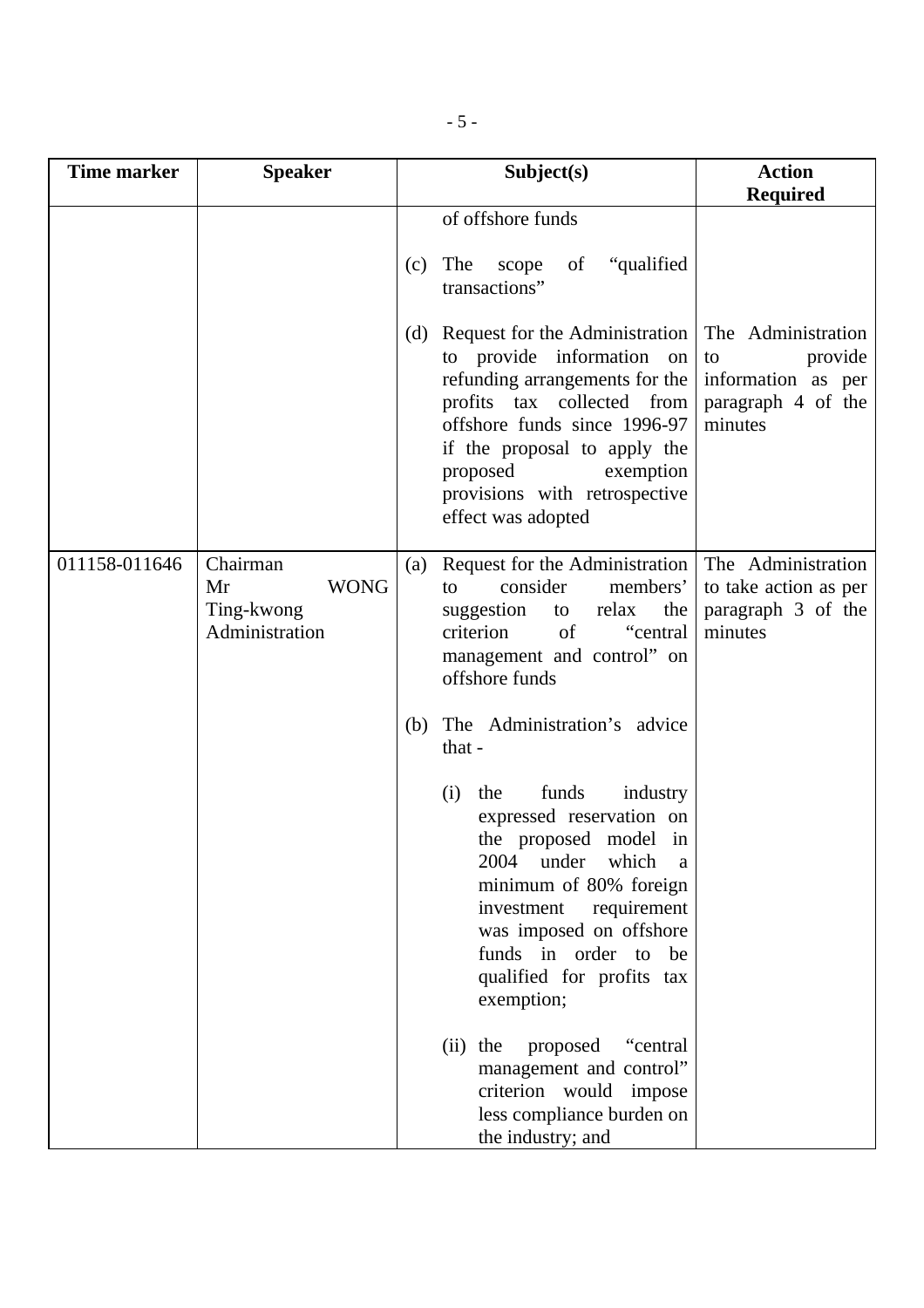| <b>Time marker</b> | <b>Speaker</b>                              | Subject(s)                                                                                                                                                                                                                                                                                                                                                                                                                                                                                                                                                                                                                                                                                                                                                                              | <b>Action</b>   |
|--------------------|---------------------------------------------|-----------------------------------------------------------------------------------------------------------------------------------------------------------------------------------------------------------------------------------------------------------------------------------------------------------------------------------------------------------------------------------------------------------------------------------------------------------------------------------------------------------------------------------------------------------------------------------------------------------------------------------------------------------------------------------------------------------------------------------------------------------------------------------------|-----------------|
|                    |                                             | (iii) it was not advisable to<br>dispense with both tests<br>mentioned in (b)(i) and<br>$(b)(ii)$ above                                                                                                                                                                                                                                                                                                                                                                                                                                                                                                                                                                                                                                                                                 | <b>Required</b> |
| 011647-012817      | Chairman<br>Mr Ronny TONG<br>Administration | Whether there was a definition<br>(a)<br>on "offshore funds" for the<br>purpose of the Bill<br>The Administration's advice<br>(b)<br>that -<br>Bill<br>defined<br>the<br>the<br>(i)<br>respective<br>meanings<br>- of<br>resident person (i.e. the<br>proposed<br>section<br>$20AB(2)(a)$ to (d)) and<br>non-resident<br>person<br>(i.e. the proposed section<br>20AB(3)<br>(ii) there was no definition on<br>"offshore funds" per se<br>the<br>and<br>proposed<br>section 20AC<br>provided<br>profits tax exemption for<br>certain activities carried<br>non-resident<br>by<br>out<br>persons<br>(c) Concern about whether the<br>Administration's<br>proposed<br>approach in (b) above for<br>providing<br>profits<br>tax<br>exemption to offshore funds<br>was the correct approach |                 |